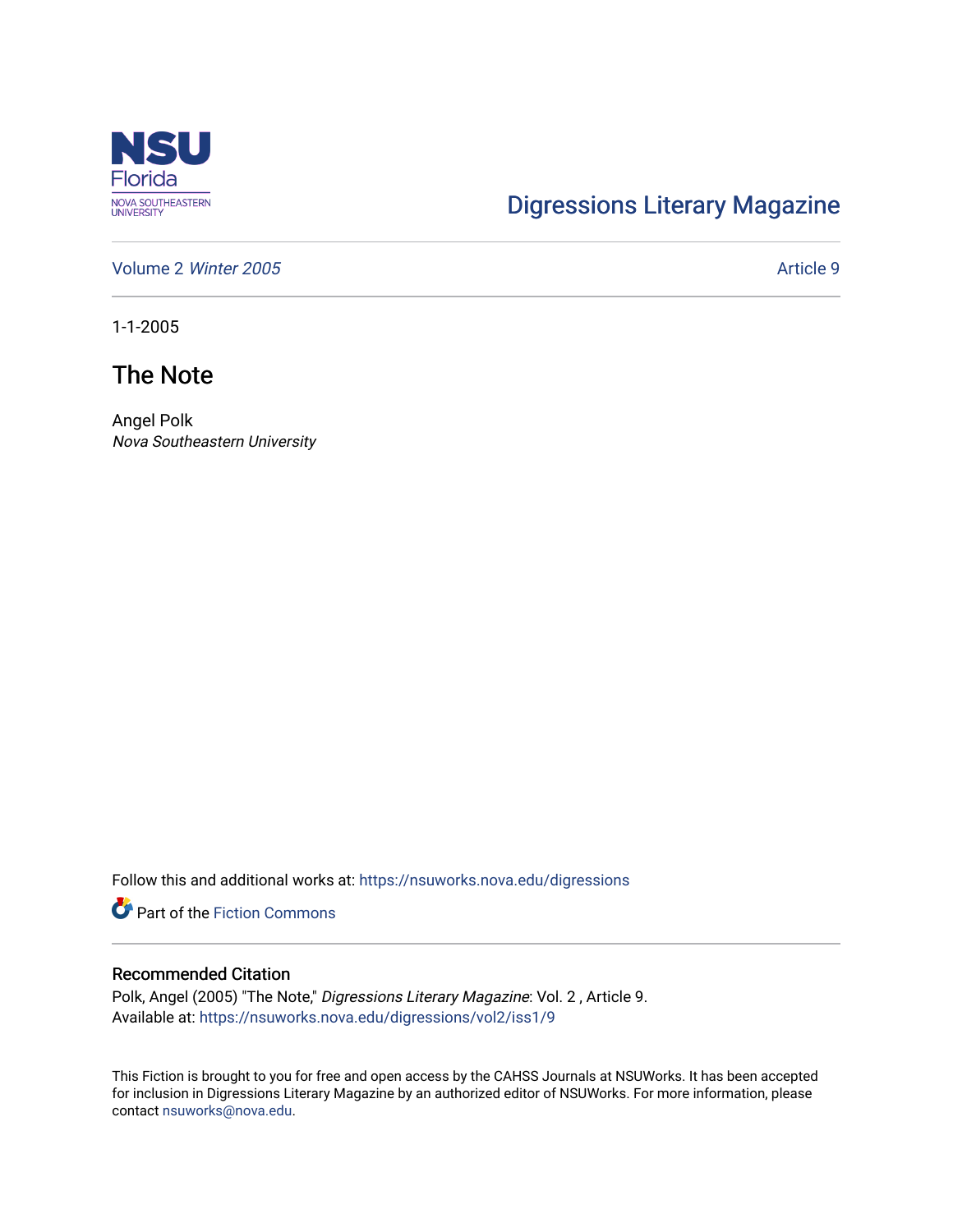## The Note \*From A Child's Heart\*

He passed her the note at recess. It took him a week just to write down exactly how he felt about her. How his knees weakened every time he saw her. How her mama knew exactly how much blue magic grease to put in her head without makin' her hair all nasty lookin'. To him, that was amazing. Everyone noticed that about her, she was the only girl in Mrs. Johnson's class not to have a head full of lint, or a face shining like fatback when the sun got hot. Dang she was pretty too. You can always tell a cocoa butter baby. Her skin was not only smooth and soft, it glowed. Kinda like a Hershey bar. She had a pretty walk too, she swaggered like a boy, but gave a lil' twist to it. He could watch her walk all day. Candy curls swaying back and forth, her starched plaid uniform didn't stand a chance up against her walk, when she dipped, and twisted, it went with her. And her shoes! While the others girls wore tore up, dull lookin' mary janes, her shoes were shiny, always. And on PE days she wore saddle locks. The white part stayed that way too. God, she was pretty. Her daddy got Indian in his family so her hair wasn't nappy, and her features were strong. Others boys said she looked mannish, but they're stupid, she was beautiful. Damn, how long does it take to read a note? "I like you, Do you like me? Check Yes Or No Love,

Johnny"

That's what the note said. It took him a week to write. He passed it to her at recess, it was now lunch time.

\*\*\*\*

Look at him over there, why he stare at me so much? He always starin' at me like somethin' wrong with him. Stupid boy! My daddy said all boys are stupid anyways. I shoulda told on him when he almost shoved me down at recess tryin